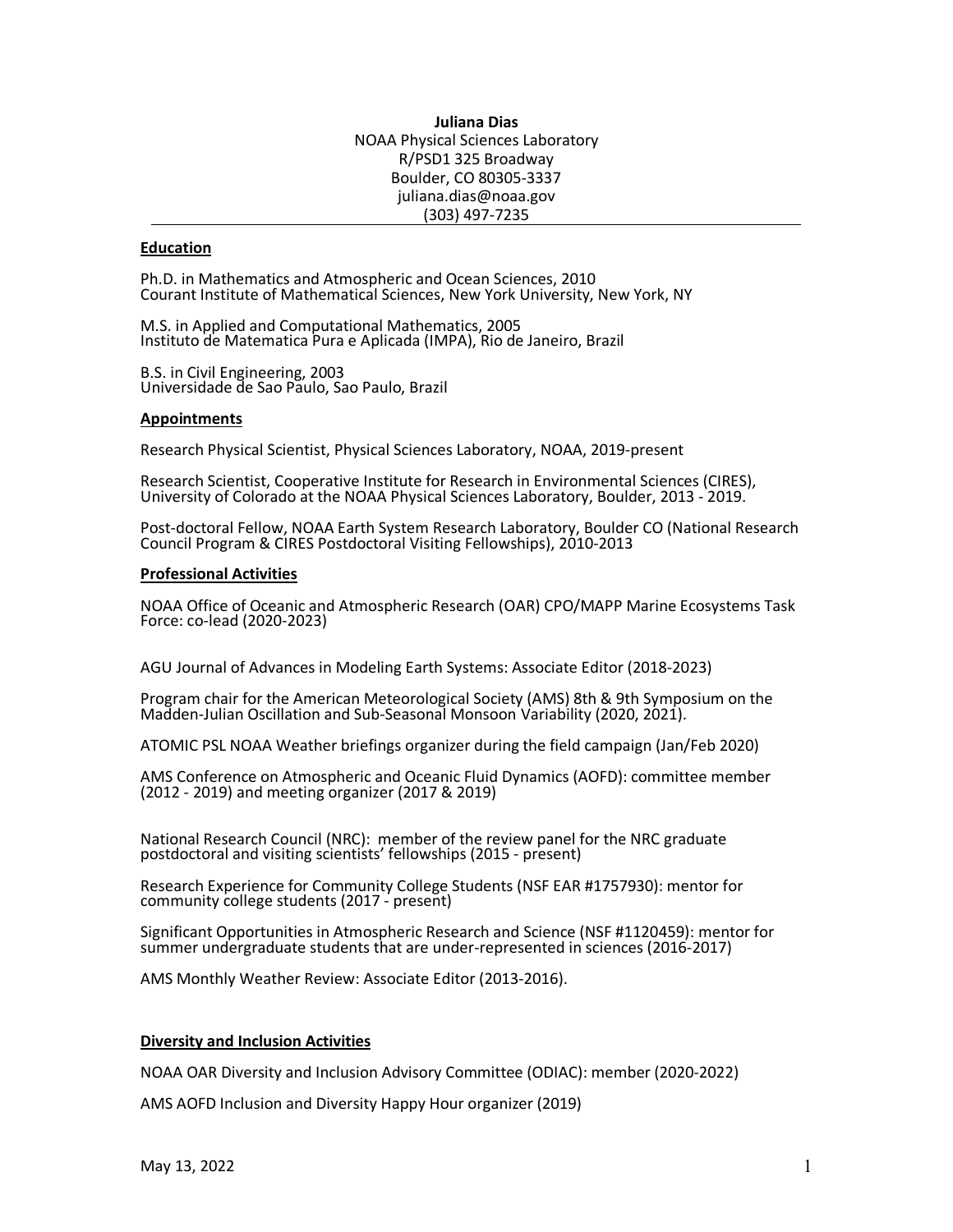AMS AOFD Women's luncheon organizer (2017)

### **Honors and Awards**

QJRMS Editor's Award in recognition of a significant contribution to the journal or editorial process, 2014

National Research Council Research Associateship Award, 2011-2013.

Cooperative Institute for Research in Environmental Sciences Visiting Fellows Program, 2010- 2011.

Dean's Dissertation Fellowship, NYU Graduate School of Arts and Sciences, 2009-2010.

Outstanding Oral Presentation, 17th Conf. on Atmospheric and Oceanic Fluid Dynamics, 2009.

Henry MacCracken Fellowship, NYU Graduate School of Arts and Sciences, 2005-2008.

IMPA Graduate Research Fellowship, Master Fellowship from CNPq (Brazilian Governmental Agency), 2003-2004.

## **Publications**

Bengtsson, L., L. Gerard,J. Han, M. Gehne and J. **Dias**: A prognostic-stochastic and scale-adaptive cumulus convection closure for improved tropical variability and convective gray-zone representation in NOAA's Unified Forecast System (UFS).(submitted)

Cheng, Y-M, S. Tulich, G. N. Kiladis and J. **Dias**: Two extratropical pathways to forcing tropical convective disturbances. (in review*, J. of Climate*)

Gehne, M., B. Wolding, J. **Dias** & G.N. Kiladis: Tropical dynamics diagnostics for numerical weather prediction. (in revision, *Weather and Forecasting*)

Berrington, A. H., N. Sakaeda, J. **Dias**, G. N. Kiladis: Relationships Between the Eastward Propagation of the Madden-Julian Oscillation and its Circulation Structure. (in revision, *J. Geophys. Res*.-*Atmospheres)*.

Knippertz, P., M. Gehne, G. N. Kiladis, K. Kikuchi, A.R. Satheesh, P. E. Roundy, G-Y Yang, N. Žagar, J. **Dias**, A. H. Fink, J. Methven, A. Schlueter, M. C. Wheeler, S. J. Woolnough (2022): The Intricacies of Identifying Equatorial Waves. *QJRMS*.

Wang, S., Z. K. Martin, A. H. Sobel, M. K. Tippett, J. **Dias**, and G. N. Kiladis (2022): A multivariate index for tropical intraseasonal oscillations based on seasonally-varying modal structures. *J. Geophys. Res*.-*Atmospheres*

Wolding, B., S.W. Powell, F. Ahmed, J. **Dias**, M. Gehne, G. N. Kiladis (2022): Tropical Thermodynamic-Convection Coupling in Observations and Reanalyses. *J. Atmos. Sci*.

Hsiao, W-T, E. A. Barnes, E. Maloney, S. Tulich, J. **Dias** and G. Kiladis (2022): Role of the Tropics and its Extratropical Teleconnections in State-Dependent Improvements of U.S. West Coast UFS Precipitation Forecasts. *Geophys. Res. Lett.*

Amaya D. J., M. G. Jacox, J. **Dias**, M. A. Alexander, K. B. Karnauskas, J. D. Scott & M. Gehne (2022): Subseasonal-to-seasonal forecast skill in the California Current System and its connection to coastal Kelvin waves. *J. Geophys. Res*.-*Oceans .*

**Dias**, J., Tulich, S. N., Gehne, M., & Kiladis, G. N. (2021). Tropical Origins of Weeks 2–4 Forecast Errors during the Northern Hemisphere Cool Season, *Mon. Weather Rev*, *149*(9), 2975-2991.

Bengtsson, L., **Dias**, J., Tulich, S., Gehne, M., & Bao, J.-W. (2021). A stochastic parameterization of organized tropical convection using cellular automata for global forecasts in NOAA's Unified Forecast System. *Journal of Advances in Modeling Earth Systems*, 13, e2020MS002260.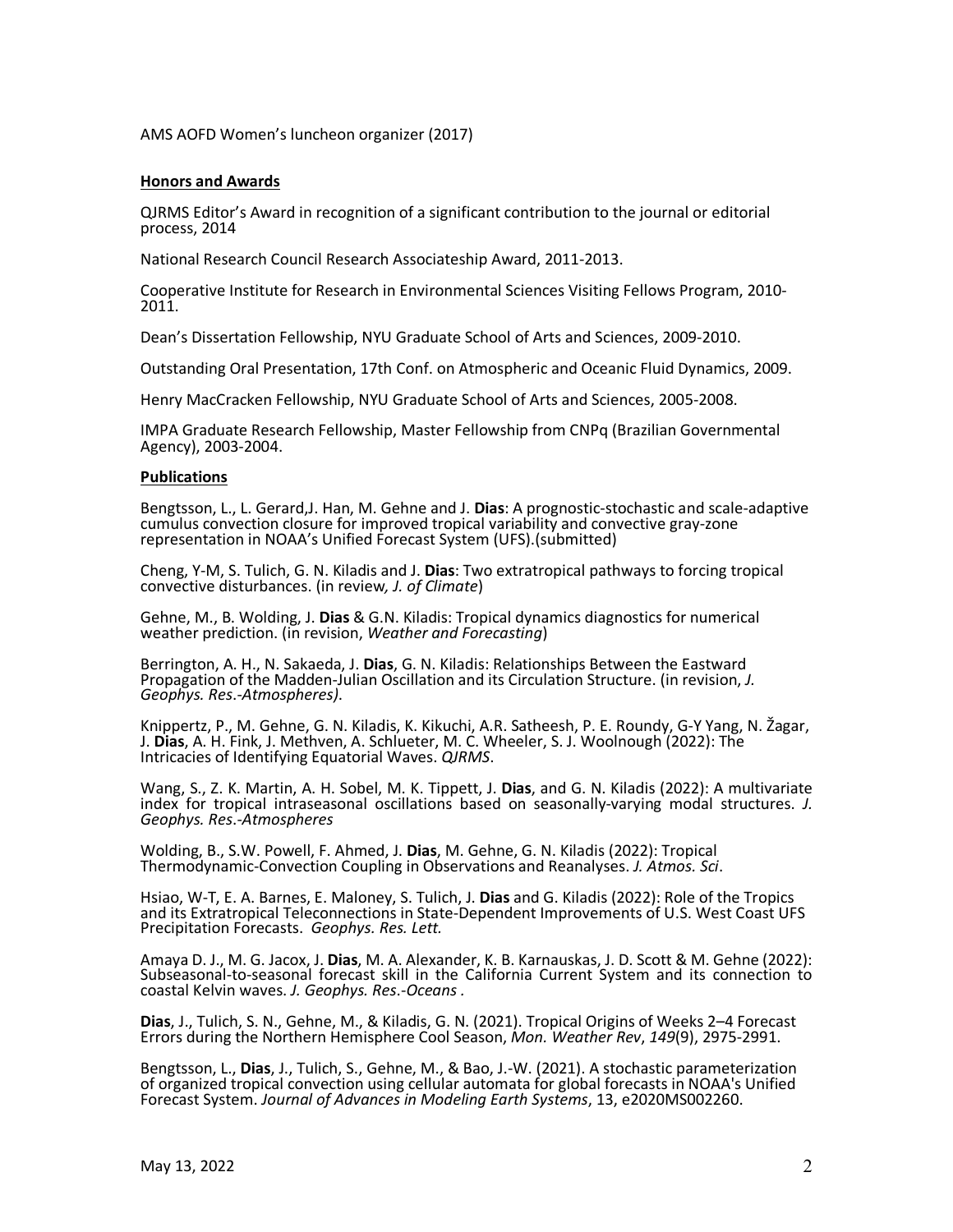Mayta, V. C., Kiladis, G. N., **Dias**, J., Silva Dias, P. L., & Gehne, M. (2021). Convectively Coupled Kelvin Waves over Tropical South America, *J.Climate*, *34*(16), 6531-6547.

Sakaeda, N., **Dias**, J and G. N. Kiladis, 2020: The Unique Characteristics and Potential Mechanisms of the MJO-QBO Relationship *J. Geophys. Res*.

Wolding, B., J. **Dias**, G. N. Kiladis, F. Ahmed, S.W. Powell, E. Maloney, and M. Branson, 2020: Interactions Between Moisture and Tropical Convection. Part I: The Co-Evolution of Moisture and Convection. *J. Atmos. Sci*., doi: 10.1175/JAS-D-19-0225.1.

Wolding, B., J. **Dias**, G. N. Kiladis, E. Maloney, and M. Branson, 2020: Interactions Between Moisture and Tropical Convection. Part II: The Convective Coupling of Equatorial Waves. *J. Atmos. Sci*., doi:10.1175/JAS-D-19-0226.1.

Sakaeda, N., G. N. Kiladis and J. **Dias**, J., 2020: The Diurnal Cycle of Rainfall and the Convectively- Coupled Equatorial Waves over the Maritime Continent. *J. Climate*. doi.org/10.1175/JCLI-D-19- 0043.1.

Bengtsson, L., J. **Dias**; M. Gehne, P. Bechtold, J. Whitaker, J.-W. Bao, L. Magnusson, S. Michelson, P. Pegion; S. Tulich; G. N. Kiladis, 2019: Convectively coupled equatorial wave simulations using the ECMWF IFS and the NOAA GFS cumulus convection schemes in the NOAA GFS model. *Mon. Weather Rev.*, 147, 4005-4025.

**Dias** J. and G. N. Kiladis, 2019: The Influence of Tropical Forecast Errors on Higher Latitude Predictions. *Geophys. Res. Lett.,* 46, 4450-4459

Kim, Y. -H., G. N. Kiladis, J. R. Albers, J. **Dias**, M. Fujiwara, J. W. Anstey, I. -S. Song, C. J. Wright, Y. Kawatani, F. Lott, and C. Yoo, 2019: Comparison of equatorial wave activity in the tropical tropopause layer and stratosphere represented in reanalysis. *Atmos. Chem. Phys.,*19, 10027–<br>10050.

**Dias**, J., M. Gehne, G. N. Kiladis, N. Sakaeda, P. Bechtold, and T. Haiden, 2018: Equatorial waves and the skill of NCEP and ECMWF numerical weather prediction systems. *Mon. Wea. Rev.*, 146(6):1763-1784.

Sakaeda N., S. W. Powell, **J. Dias**, G. N. Kiladis: The Diurnal Variability of Precipitating Cloud Populations during DYNAMO, 2018. *J. Atmos. Sci.*, 75(4):1307-1326.

Dole R. and Co-authors, 2018: Advancing Science and Services during the 2015-16 El Nino: The NOAA El Nino Rapid Response Field Campaign. *Bull. Amer. Meteor. Soc.,* 99, 975-1001.

Albers, J. R., J. Perlwitz, A. H. Butler, T. Birner, G. N. Kiladis, Z. D. Lawrence, G. L. Manney, A. O. Langford, and J. **Dias**, 2018. Mechanisms governing interannual variability of stratosphere-to- troposphere ozone transport. *J. Geophys. Res: Atmospheres*, 123(1):234-260.

**Dias**, J., N. Sakaeda, G. N. Kiladis, and K. Kikuchi, 2017: Influences of the MJO on the space-time organization of tropical convection. *J. Geophys. Res.: Atmospheres*., 122 8012–8032

Kikuchi, K., G. N. Kiladis, J. **Dias**, and T. Nasuno, 2017: Convectively coupled equatorial waves during CINDY/DYNAMO: Slow Kelvin waves as building blocks. *Clim. Dyn*.,1–20.

Sakaeda, N., G. N. Kiladis, and J. **Dias**, 2017: The diurnal cycle of tropical cloudiness and rainfall associated with the Madden-Julian Oscillation. *J.Climate*, 30, 3999–4020.

Kiladis, G. N., J. **Dias**, and M. Gehne, 2016: The Relationship between equatorial Mixed Rossby- gravity and Eastward Inertio- Gravity waves: Part 1. *J. Atmos. Sci*., 73, 2123–2145.

**Dias**, J and G. N. Kiladis, 2016: The Relationship between equatorial Mixed Rossby- gravity and Eastward Inertio- Gravity waves: Part 2. *J. Atmos. Sci*., 73, 2147–2163.

Albers J. R., T. Birner, G. N. Kiladis and J. **Dias**, 2016: Tropical Upper-Tropospheric Potential Vorticity Intrusions during Sudden Stratospheric Warmings. *J. Atmos. Sci*., 73, 2361–2384.